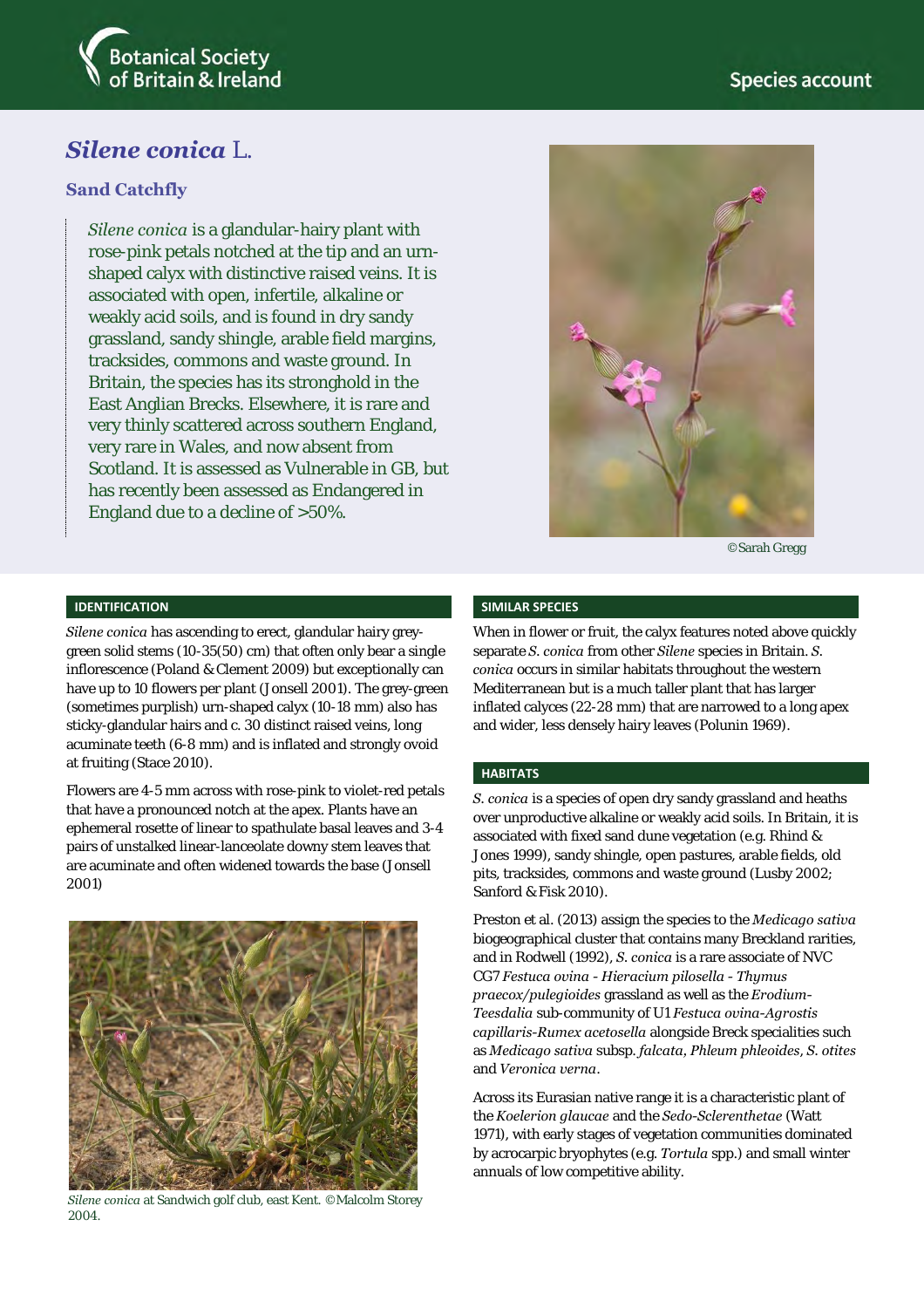#### **BIOGEOGRAPHY**

*S. conica* has a Eurosiberian Southern-Temperate floristic element (Preston & Hill 1997) and is found throughout southwestern and central Europe, as well as North Africa and south-west Asia (Briggs 1994). It is known to be widely naturalised outside of its native range e.g. Denmark, Sweden, North America, New Zealand and Australia.

In Britain *S. conica* has its stronghold in the Brecklands of East Anglia. It has a very thinly scattered distribution across other parts of southern England and south Wales, although the native/alien status of these populations is complex, and it may be that all locations outside of East Anglia are alien records (Stace 2010).

Based on the assigning of status in the New Atlas and using up to date distribution data, *S. conica* is currently known from one native Welsh location at Pembury Burrows, and in England the species is extant in eight vice-counties with the majority of sites having <30 plants. It is extinct as a native plant in Scotland, having previously been present in scattered coastal locations from East Lothian to Moray. It has not been recorded from Ireland.

#### **ECOLOGY**

*S. conica* is annual species of dry, unproductive alkaline or weakly acid soils, flowering between May and mid-June. It behaves as a winter annual, with seeds (<0.4 mm diameter) germinating in late summer and cotyledons overwintering before producing a second pair of foliage leaves in the late



winter months. A high mortality of seedlings has been observed following germination (Salisbury 1930), although mortality appears to be largely confined to the seedling stage.

Each individual plant is capable of producing large numbers of seeds e.g.  $5335 \pm 848$  (Wessels-de Wit & Schwabe 2010) with a hot dry early summer thought to be important for seed ripening (Salisbury 1930).

The seeds of *S. conica* are likely to be dispersed via wind (anemochory), and seed has been found in the hair of wild boar (Couvreur et al. 2004) despite the lack of a specialised adhesive appendage. Couvreur et al. (2004) hypothesize that animals with thick hair at low densities are better suited to trapping and retaining small seeds, whereas animals with dense fur seem to be more adapted to retaining seeds that have specialized appendages (e.g. barbed hooks). Field experiments by Eichberg et al. (2006) have also shown that viable *S. conica* seed can survive internal (endozoochorous) dispersal by sheep, with field experiments recording germination from droppings and the subsequent production of viable offspring.

*S. conica* favours climatic conditions consisting of low rainfall and a potential for a deficit of water in the spring, high summer temperatures and winters that are comparatively dry and cold with little snowfall but with frequent and late frosts (Rodwell 1992). Plants have a low competitive ability and persist in bare patches or where the turf is short and open (Watt 1971; Hill et al. 2004).

Eichberg et al. (2006) demonstrated that *S. conica* benefitted from soil disturbance when the ground layer comprised a high percentage cover of perennial pleurocarpous mosses (e.g. *Hypnum cupressiforme* var. *lacunosum*) that have extensive lateral branching and build up layers over time. However, *S. conica* was inhibited by disturbance in pioneer stages of vegetation development when acrocarpous mosses such as *Tortula* spp. were prevalent. Acrocarps are often tufted and can be annual or perennial, and it is possible that the presence of such mosses create a microclimate that benefits *S. conica* plants.

#### **THREATS**

Vegetation succession, the stabilisation of soils and continued landscape fragmentation are the main threats to extant populations. Such threats are linked to a variety of factors including the cessation of traditional grazing regimes, more intensive agricultural practices, the planting of forestry, and nutrient enrichment of soils that prevent the annual breakdown of organic material and lead to a gradual accumulation of soil subsequently colonised by perennials (Tim Pankhurst pers. comm.). Long-term changes to historical weather patterns also may affect flowering and fruiting performance.

#### **MANAGEMENT**

Suitable management should follow traditional grazing Distribution of *Silene conica* in Great Britain and Ireland. practices using sheep (and rabbits) to produce a tightly grazed